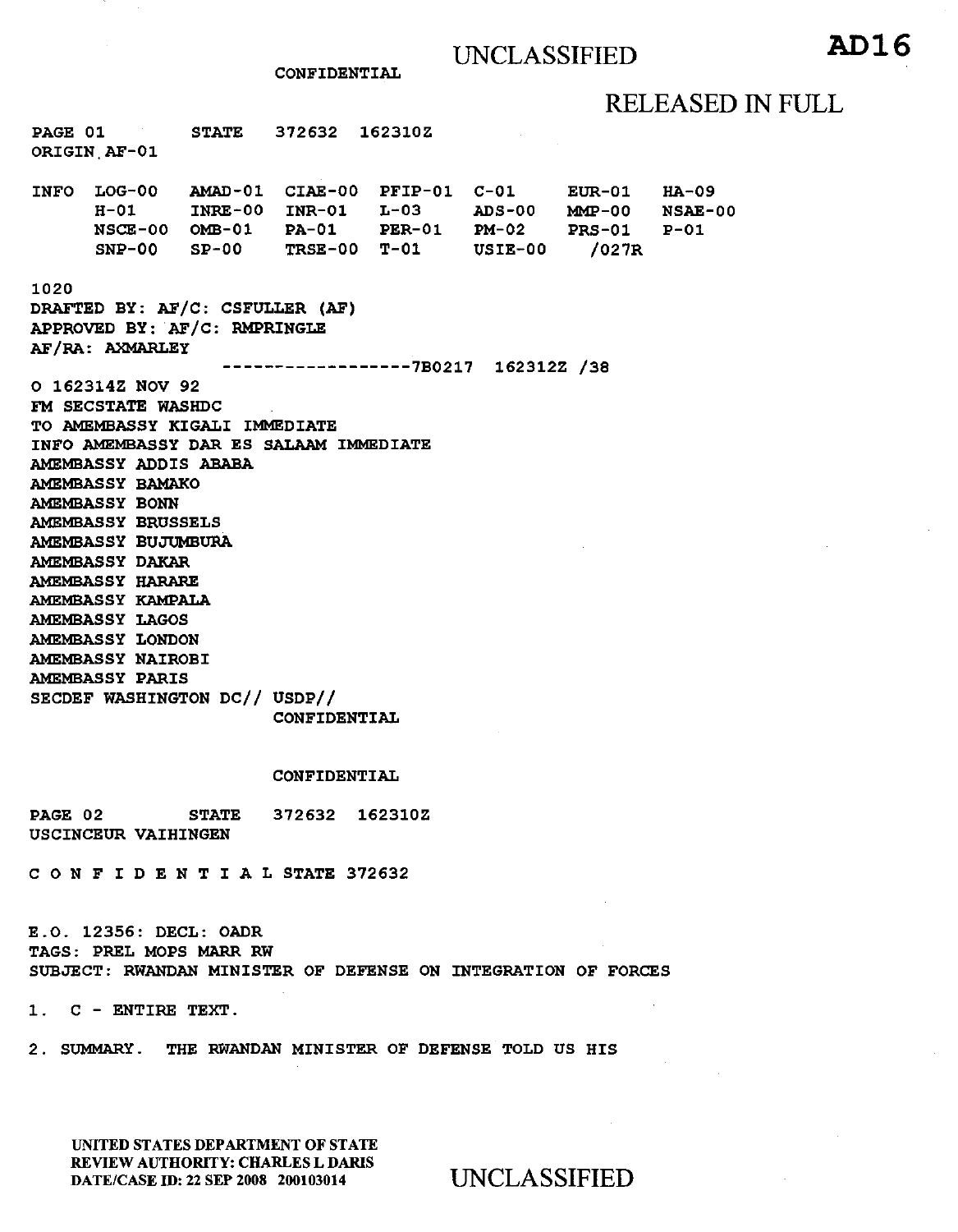## 'LASSIFIED

DELEGATION HAD NOT FOUND THE NICARAGUAN MODEL FOR MILITARY INTEGRATION VERY APPLICABLE TO THE RWANDAN CASE AND THAT THEY WILL BE LOOKING FOR OTHER MODELS. THE RWANDANS CLEARLY FEAR DESTABILIZATION FROM THE INTEGRATION PROCESS AND ARE CLINGING TO THE UNREALISTIC HOPE THAT THE RPF WILL ACCEPT LATER INTEGRATION INTO THE ARMY ON THE BASIS OF ATTRITION. MOREOVER, THE GOR HASN'T YET COME TO GRIPS WITH THE FACT THAT THE RPF WILL PROBABLY NOT ACCEPT A SMALL PERCENTAGE OF THE ARMY . ON THE OTHER HAND , THE RWANDANS RECOGNIZE THE IMPORTANCE OF INTEGRATING SENIOR RPA OFFICERS INTO THE DECISION-MAKING PROCESS IN LARGER NUMBERS AND THE HELPFUL IMPACT THIS PARTICIPATION COULD HAVE ON SECURITY ISSUES. END SUMMARY.

### THE NICARAGUAN TRIP

3. PASSING THROUGH WASHINGTON AFTER A WEEK-LONG VISIT TO NICARAGUA, RWANDAN MINISTER OF DEFENSE JAMES GASANA ASKED TO MEET WITH AF /RA MILITARY ADVISER LTC MARLEY ON NOVEMBER CONFIDENTIAL

### CONFIDENTIAL

PAGE 03 STATE 372632 162310Z 14. LTC LAURENT RUTAYISIRE, DIRECTOR GENERAL FOR EXTERNAL SECURITY AT THE MINISTRY OF DEFENSE, ALSO PARTICIPATED IN THE CONVERSATION, BUT AMBASSADOR UWIMANA, THE THIRD MEMBER OF THE DELEGATION, ONLY SAT IN BRIEFLY. THE DELEGATION DID NOT FIND THE NICARAGUAN DEMOBIIZATION MODEL APPLICABLE TO THE RWANDAN CASE, PRIMARILY BECAUSE THEY FOUND IT "IDEOLOGICAL" RATHER THAN "ETHNIC," FOCUSSED ON THE POLICE RATHER THAN THE ARMY, AND AIMED AT ELECTIONS RATHER THAN POWER SHARING. MARLEY SUGGESTED ZIMBABWE' S PLAN MIGHT BE MORE APPLICABLE. WE LATER LEARNED THAT THE GOR MAY AUTHORIZE AMBASSADOR UWIMANA TO VISIT EL SALVADOR SINCE ITS MODEL MIGHT BE MORE RELEVANT TO THAT OF RWANDA. UWIMANA IS AWARE THAT THE ZIMBABWE PLAN INTEGRATES THE ARMY, BUT DOESN'T KNOW IF THE MINISTER WILL TRAVEL THERE OR NOT.

#### INTEGRATION AND DEMOBILIZATION ------**--------------------**-

4. THE DELEGATION EXPRESSED FEARS THAT THE PROCESS OF INTEGRATING THE RPA INTO THE SECURITY FORCES WOULD LEAD TO DESTABILIZATION. IN THEIR VIEW, A "DISPROPORTIONATELY" HIGH PERCENTAGE OF RPA SOLDIERS WOULD UPSET THE ETHNIC BALANCE AND LEAD TO SECURITY PROBLEMS. SIMILARLY, THEY

## UNCLASSIFIED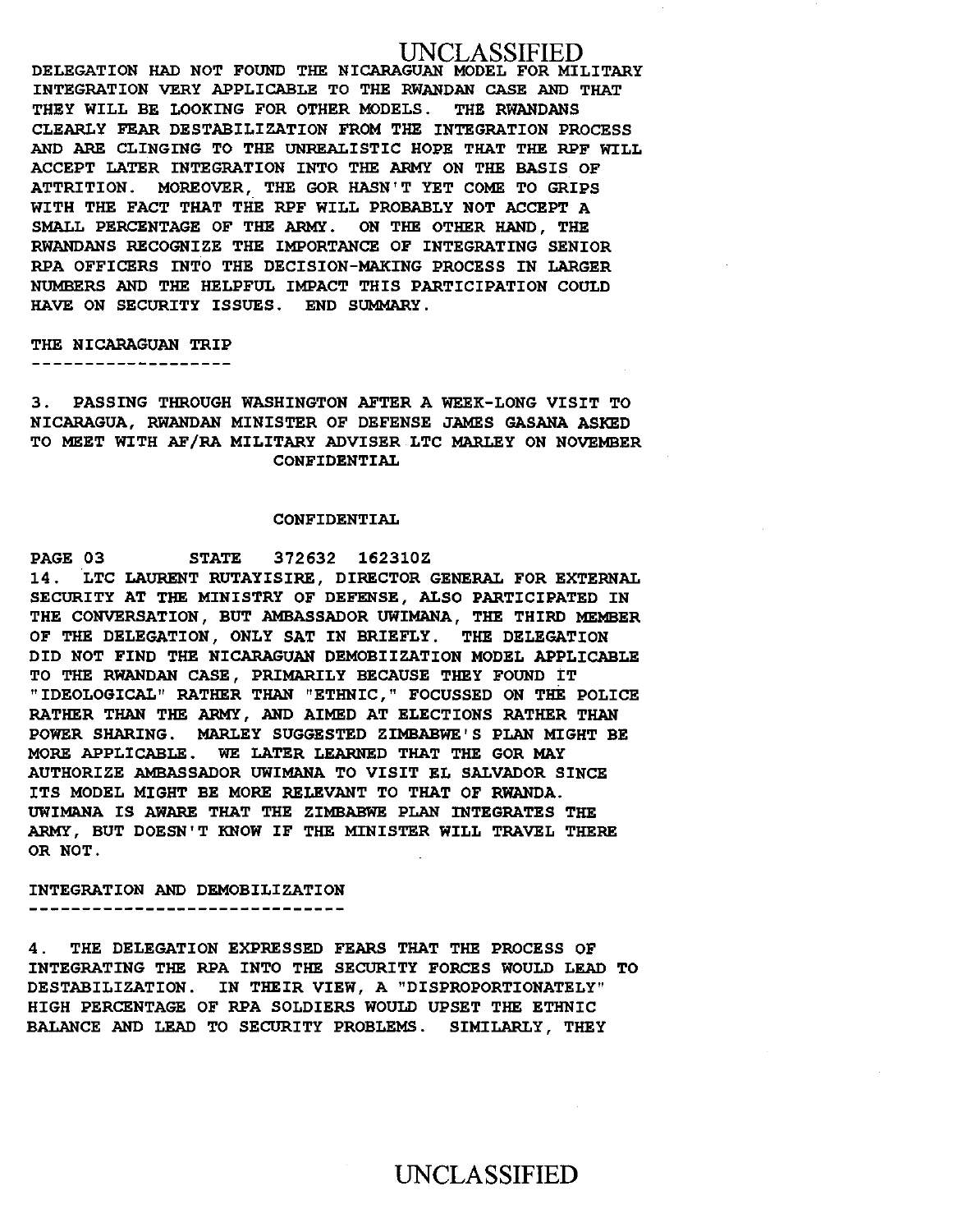## UNCLASSIFIED

FEAR THAT SIMULTANEOUS INTEGRATION AND DEMOBILIZATION WOULD DESTABILIZE FURTHER THE ECONOMY BY SENDING LARGE NUMBERS OF SOLDIERS INTO UNEMPLOYMENT. THEY BELIEVE THE RPF SHOULD BE REPATRIATED INTO SOCIETY FIRST, WITH DEMOBILIZATION OF THE FAR SECOND, AND INTEGRATION OF THE RPA INTO THE ARMY THIRD AS VACANCIES APPEAR THROUGH ATTRITION. MARLEY POINTED OUT THAT THE RPF COULD NEVER CONFIDENTIAL

### CONFIDENTIAL

PAGE 04 STATE 372632 162310Z ACCEPT SUCH AN UNREALISTIC SOLUTION. THE ORDER OF SOLUTIONS REQUIRES EITHER A) INTEGRATION OF ALL FORCES FOLLOWED BY RATIONAL DEMOBILIZATION OR B) DEMOBILIZATION OF A PART OF BOTH FORCES, INTEGRATION OF THE REMAINDER, FOLLOWED BY ADDITIONAL DEMOBILIZATION OF THE COMBINED FORCES LATER.

5. GASANA AND RUTAYISIRE ALSO SUGGESTED THAT IF SECURITY IS THE REAL ISSUE FOR THE RPF THAT THEY SHOULD LOOK AT THE POLICE AND GENDARMERIE, RATHER THAN THE ARMY WHICH SHOULD BECOME AN APOLITICAL FORCE FOR EXTERNAL DEFENSE. MARLEY RESPONDED THAT EXTERNAL AND INTERNAL SECURITY ISSUES MUST BOTH BE ADDRESSED. (COMMENT. TO ENSURE SOCIAL STABILITY, IT WOULD BE BETTER TO INTEGRATE ALL THREE FORCES, BUT FOR FACILITY OF TRANSITION IT MIGHT BE NECESSARY TO COMPROMISE IN SEVERAL AREAS. THE RPF COULD, FOR EXAMPLE, FOCUS ON OBTAINING HIGHER PERCENTAGES IN THE THE ARMY AND THE POLICE AND NOT INTEGRATE INTO THE GENDARMERIE. END COMMENT)

6. MARLEY EMPHASIZED THAT WHATEVER MECHANISM IS DEVELOPED FOR THE LONG TERM MUST ENGENDER CONFIDENCE IN THE SHORT TERM. AGREEING ON THE NEED FOR CONFIDENCE, THE RWANDANS ALSO INSISTED THAT THE RPF MUST BE REALISTIC IN ITS DEMANDS. SPEAKING BLUNTLY, THEY NOTED THAT THE RPF, AND TUTSIS IN GENERAL, WOULD BE THE FIRST TO SUFFER IF THE MECHANISM WERE TO BREAK DOWN.

7. TURNING TO PERCENTAGES OF PARTICIPATION IN THE ARMY, THE RWANDANS ACKNOWLEDGED THE NEED FOR HIGHER PERCENTAGE OF RPF PARTICIPATION AT THE DECISION-MAKING LEVELS, BUT CONFIDENTIAL

#### CONFIDENTIAL

PAGE 05 STATE 372632 162310Z

## UNCLASSIFIED